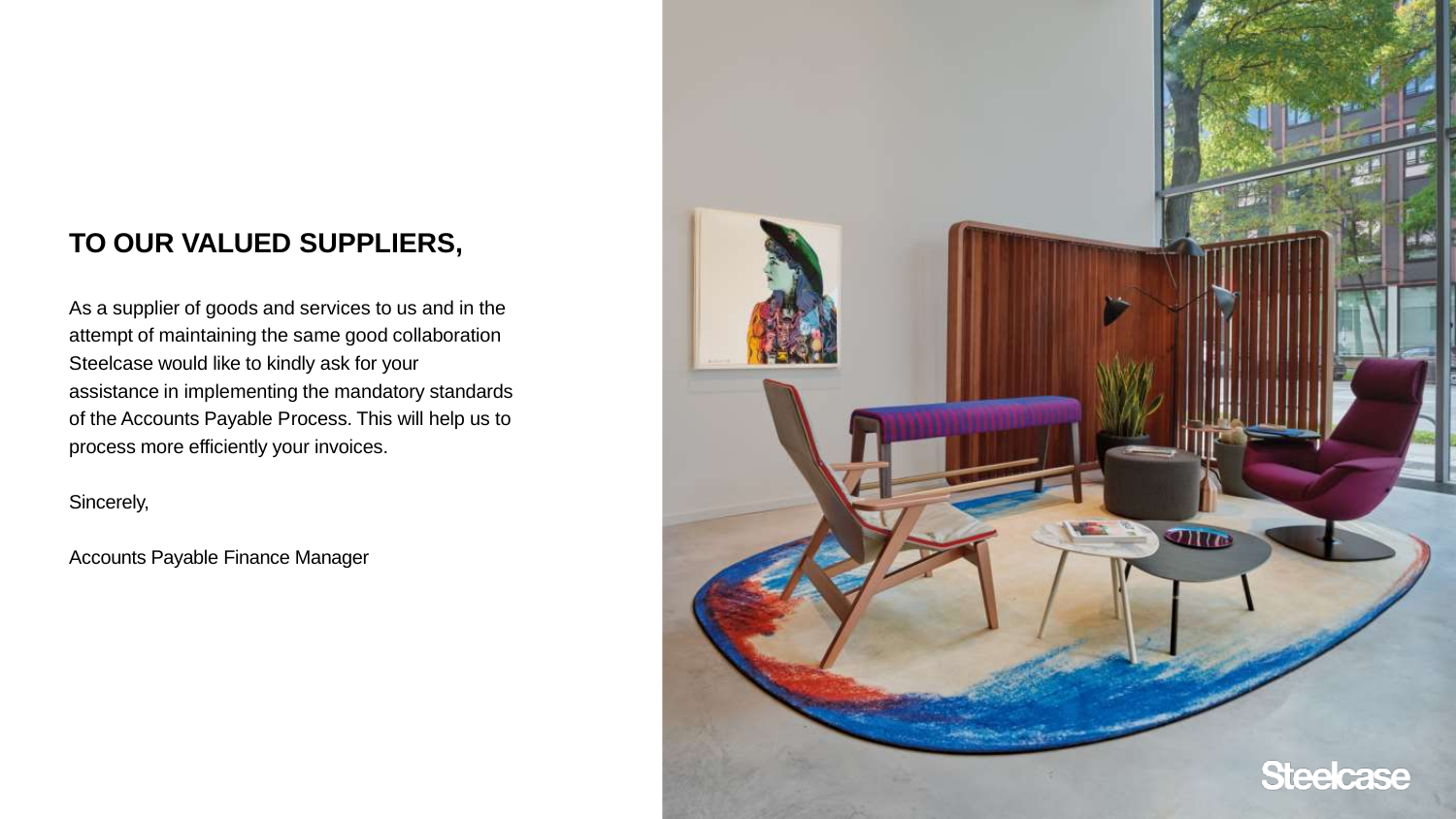### **Standard rules**

- Steelcase applies only the electronic payment, which secures and ensures the fastest payment of your invoices.
- **2** The **"NO PURCHASE ORDER NUMBER, NO PAY**" policy is applied within Steelcase.

*This means that an invoice without a valid Purchase Order is not booked and is send back to you. If you have no number, please ask your Steelcase contact before sending your invoice.*

The currency on the Purchase Order (PO) and invoice must **3** match.

The Steelcase invoiced legal entity and the one on the PO must match.

**5** Payments will be remitted in the currency of the invoice.

Payment details will be sent electronically to your accounting email (if we have it) once the electronic payment is made.

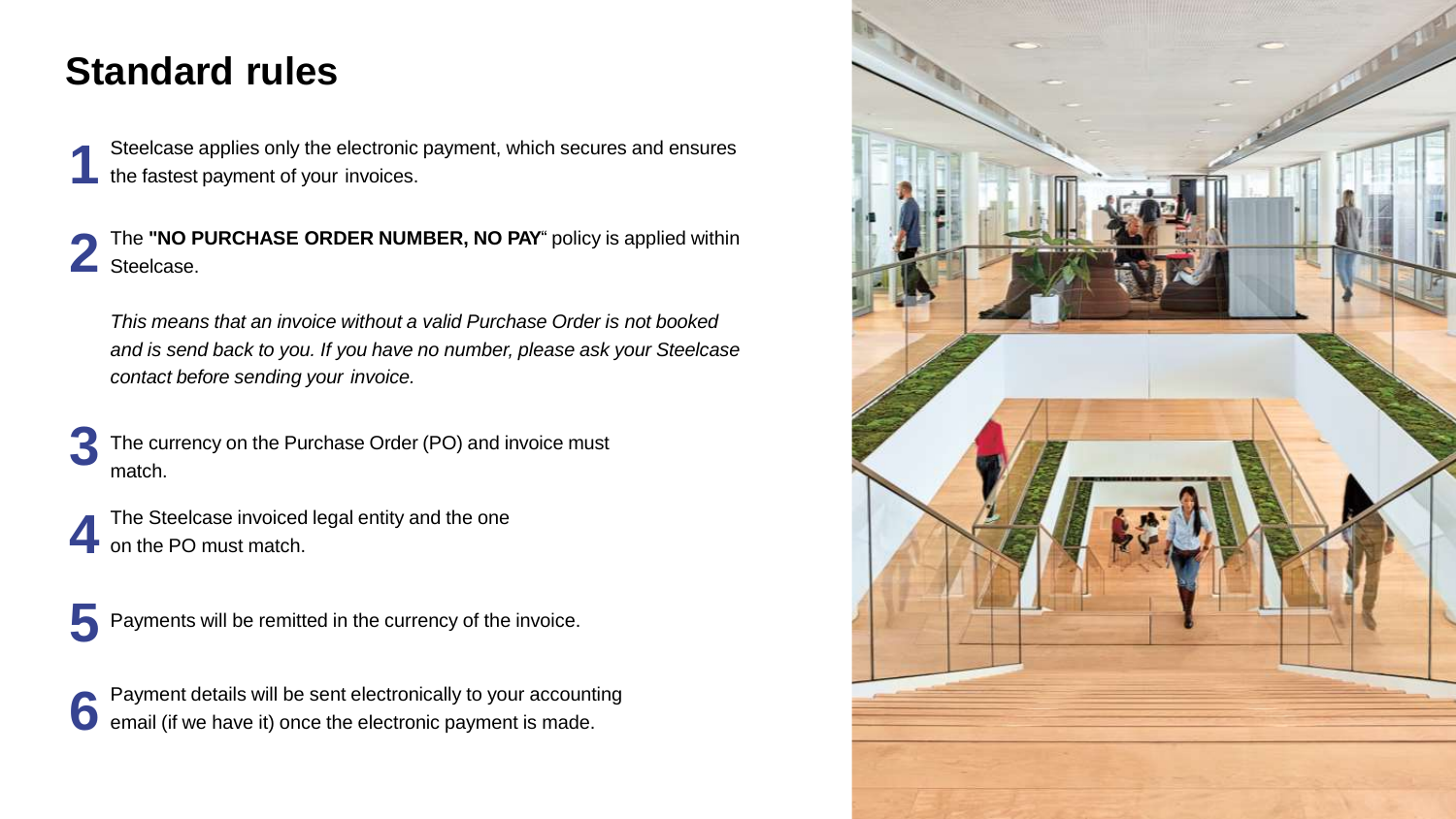#### **Accounts Payable Department**

Coupa platform is being used by Steelcase for invoice processing in an automated way.

You already received our communication regarding different vendor profiles that you can choose while collaborating with Steelcase (CSP / SAN profiles).

You can become a **CSP Coupa vendor** and create your Steelcase invoice by accessing the Coupa portal, or by using the e-mail notification received once the PO is being created.

If you chose to become a **SAN Coupa vendor**, you can create your invoice to Steelcase from the Coupa PO layout, by clicking *"Create invoice".* 



ONE GLOBAL DIGITAL PLATFORM FOR THE SOURCE TO SETTLE PROCESS, ALLOWING US TO EFFICIENTLY MEET THE NEEDS OF OUR BUSINESS THROUGH BETTER USABILITY, VISIBILITY AND **SPEND CONTROL**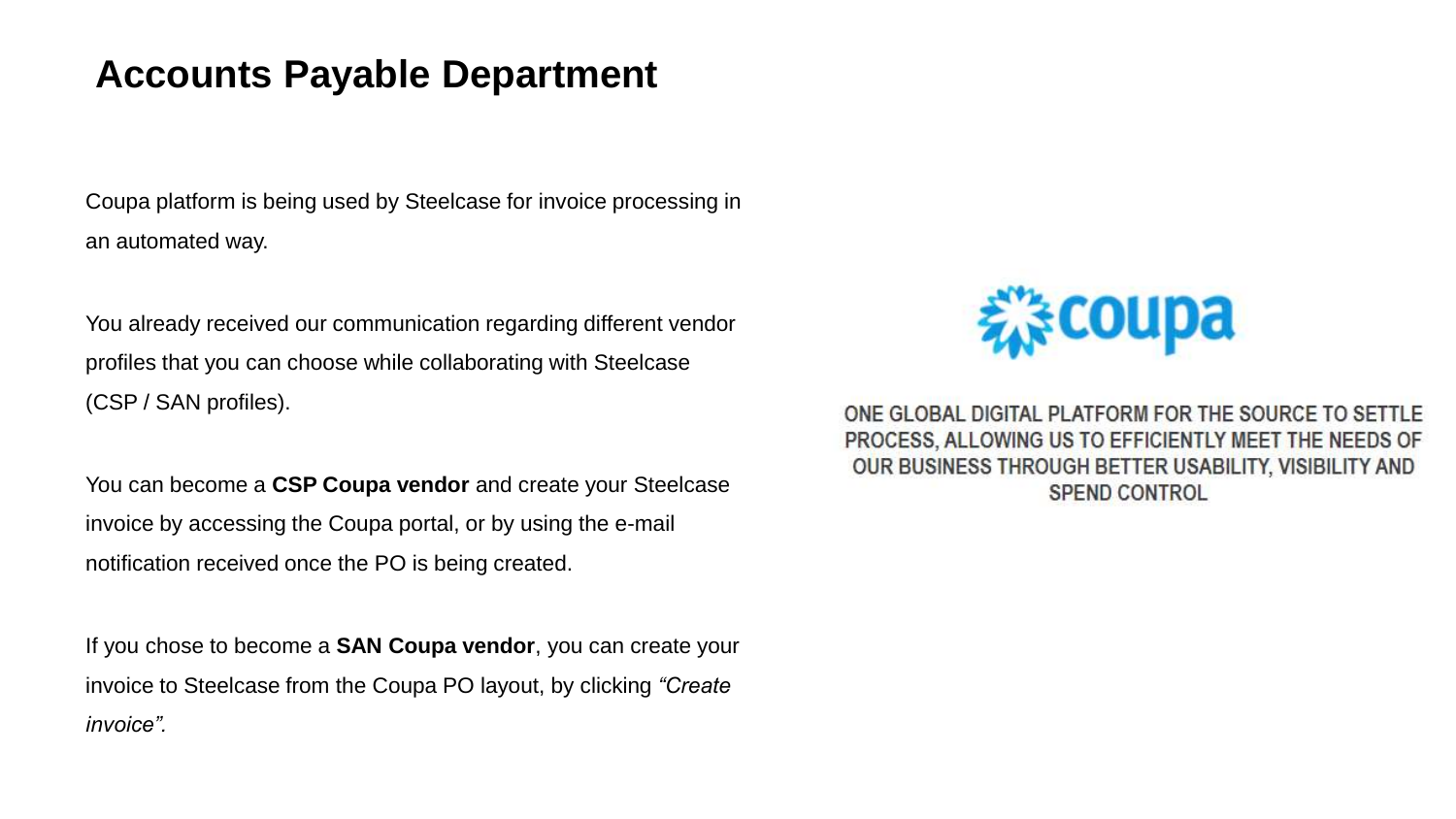#### **CONTACT DETAILS**

| Steelcase SAS France STEELCASE AP FR@steelcase.com           |  |
|--------------------------------------------------------------|--|
| Solutions by Steelcase France STEELCASE AP SBS@steelcase.com |  |
| SDS2 (dealer) France STEELCASE AP SDS2@steelcase.com         |  |
| Steelcase SRL Romania STEELCASE AP RO@steelcase.com          |  |
| Steelcase LTD Great Britain STEELCASE AP UK@steelcase.com    |  |
| Steelcase BV Netherlands STEELCASE AP NL@steelcase.com       |  |
| Steelcase SA NV Belgium STEELCASE AP BE@steelcase.com        |  |
| Steelcase Czech Republic S.R.O STEELCASE AP CZ@steelcase.com |  |
| Steelcase PTY South Africa STEELCASE AP SAF@steelcase.com    |  |
| Steelcase AG Germany STEELCASE AP DE@steelcase.com           |  |
|                                                              |  |
|                                                              |  |

#### **Please use the above for:**

#### **Invoices and Credit Notes if your PO starts with 35.. or 45..**

Please send all invoices and credit notes in **electronical format - PDF format only** (same quality than the paper) to the above e-mail addresses.

## **Queries and reminders - ALL PO types (35.., 45.., 37..)** to be

sent to the above addresses.

Please note that all invoices should have the right billing address, as mentioned on the order/ Purchase Order form.

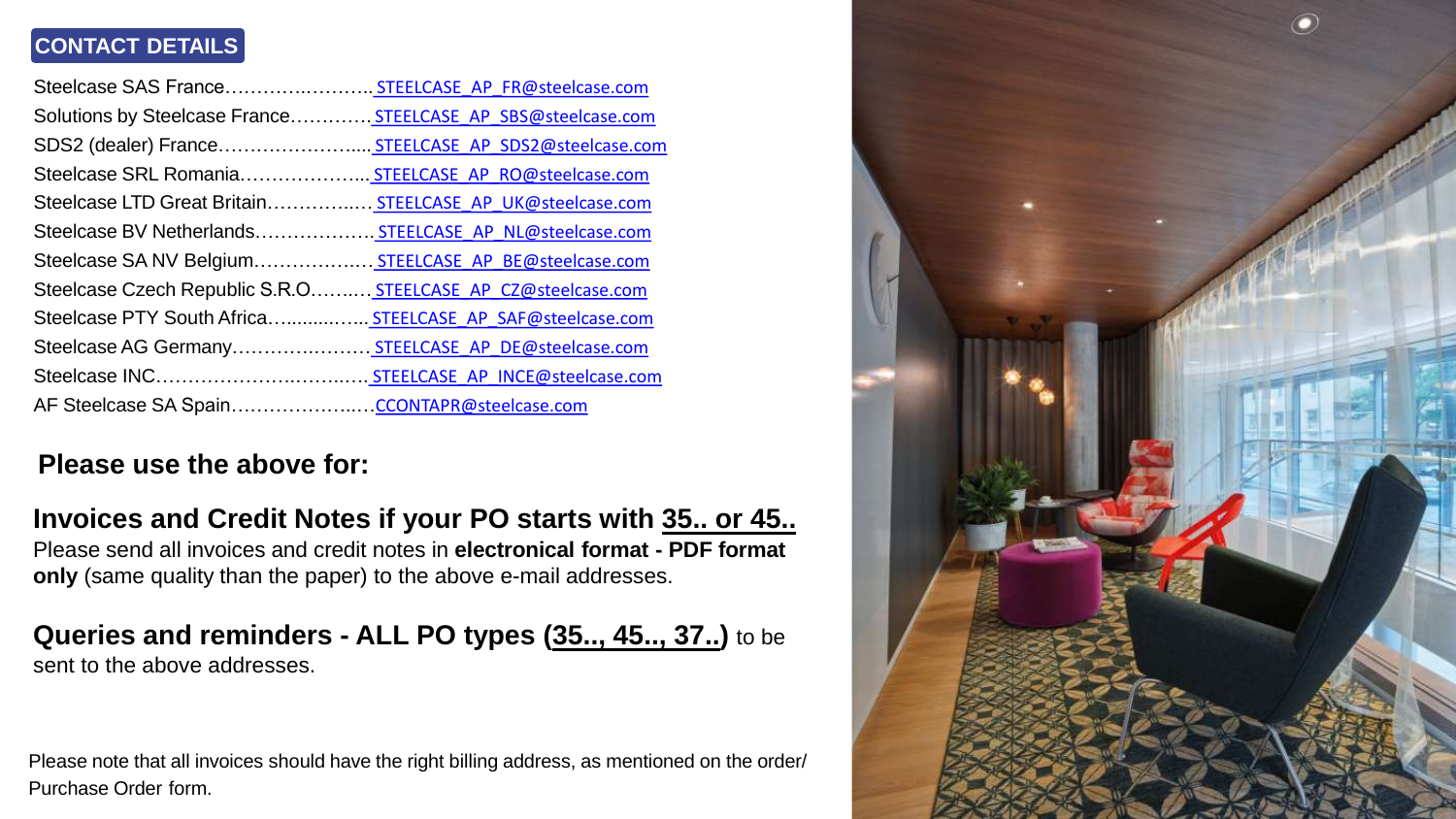## **If your PO starts with 37..**

Please send all **invoices and credit notes in electronical format - PDF format only** (same quality than the paper) to the following e-mail addresses.

For **queries and reminders** related to 37… POs, please use the e-mail addresses from the **previous page**.

Steelcase provides our Suppliers with access to **status of Invoices**, **statement of accounts** and **Payment information** via the Coupa Supplier Portal. If you have trouble login to the site, please contact [CSPHELPEMEA@steelcase.com](mailto:CSPHELP@steelcase.com).

#### **CONTACT DETAILS**

| Steelcase SAS FranceInvoices+Coupa FR@steelcase.coupahost.com            |
|--------------------------------------------------------------------------|
|                                                                          |
|                                                                          |
| Steelcase BV NetherlandsInvoices+Coupa NL@steelcase.coupahost.com        |
|                                                                          |
| Steelcase Czech Republic S.R.O Invoices+Coupa CZ@steelcase.coupahost.com |
|                                                                          |
|                                                                          |
|                                                                          |
|                                                                          |

Please note that all invoices should have the right billing address, as mentioned on the order/ Purchase Order form.

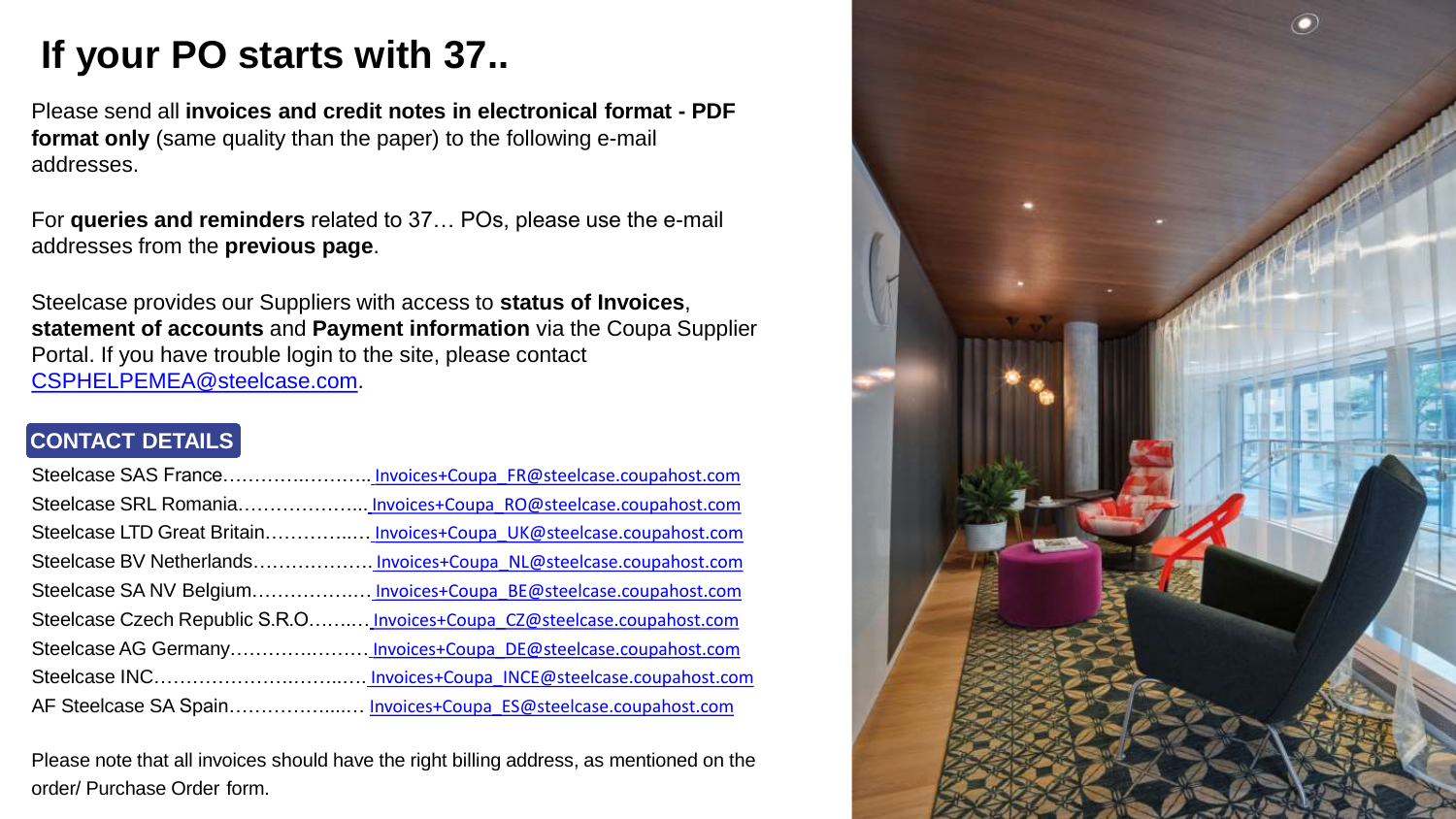### **EMEA Accounts Payable Department**

### **TOLL-FREE HOTLINE**

#### **Green No.**

## + 800 64 710 420

for France, UK, Belgium, Netherlands, Germany, Czech Republic

#### **Direct Line No.**

+ 403 64 710 420

for all other countries

#### $\Theta$  **OPENING PHONE HOURS**

#### **Monday to Wednesday**

8 AM – 12 PM CET 2 PM – 5 PM CET

**Thursday**

8 AM – 12 PM CET

**Friday**



Not applicable during Romanian bank holidays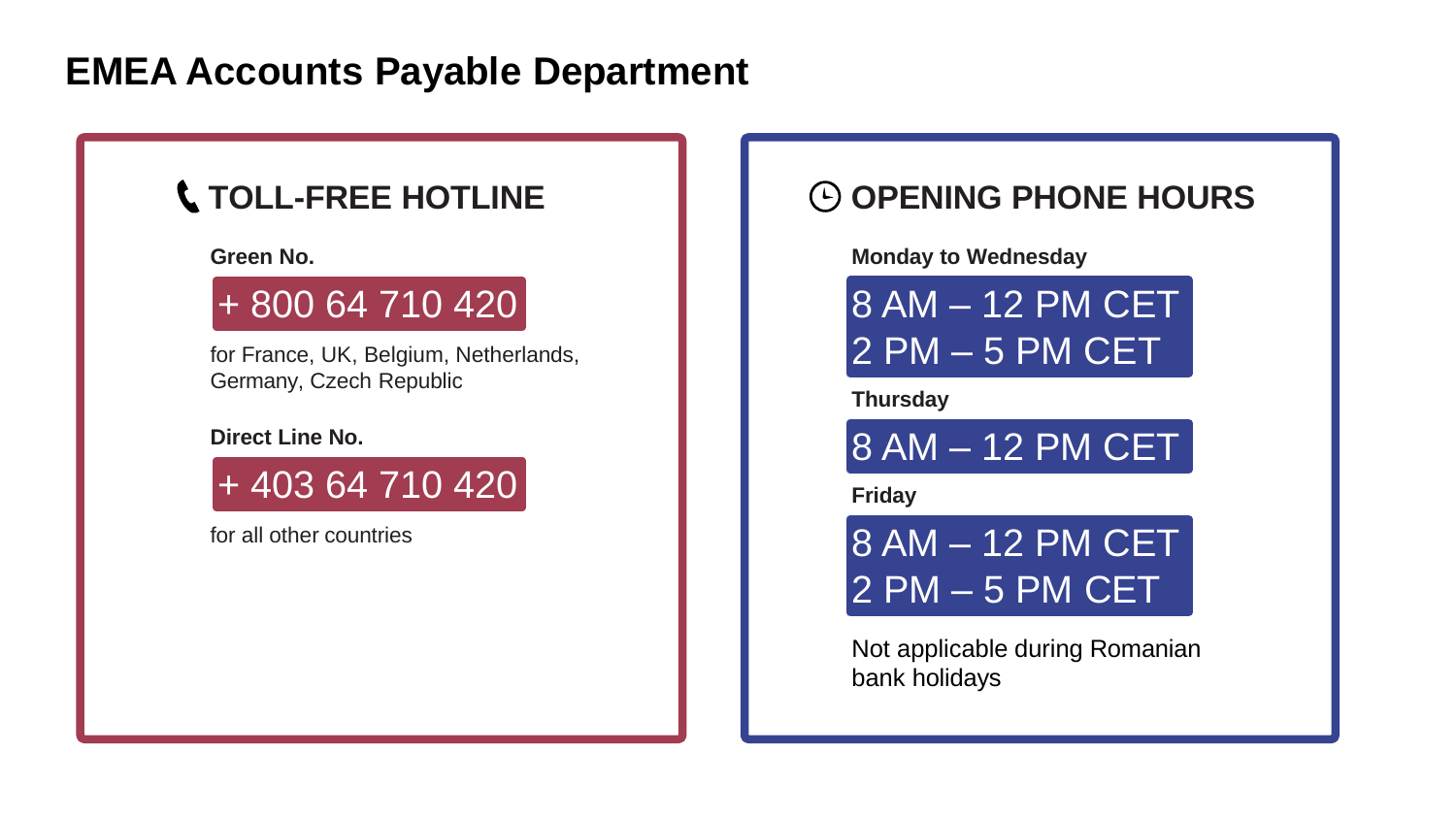### **SPAIN Accounts Payable Department**

For any issues related to outstanding invoices or payments (statements should also be sent to this e-mail address), our accounts payable process is currently supported by our accounting department based in Madrid.

#### **CONTACT DETAILS**

[CCONTAPR@steelcase.com](mailto:CCONTAPR@steelcase.com)

#### **ADDRESS**

Calle Antonio Lopez 243. 28041 Madrid. Spain

### **TOLL-FREE HOTLINE**

**Hotline No.**

## 00 34 914 759 000

with support in Spanish and English

### $\odot$  **OPENING PHONE HOURS**

**Monday to Friday**

8 AM – 6 PM

\*\*\*Not applicable during Spanish bank holidays